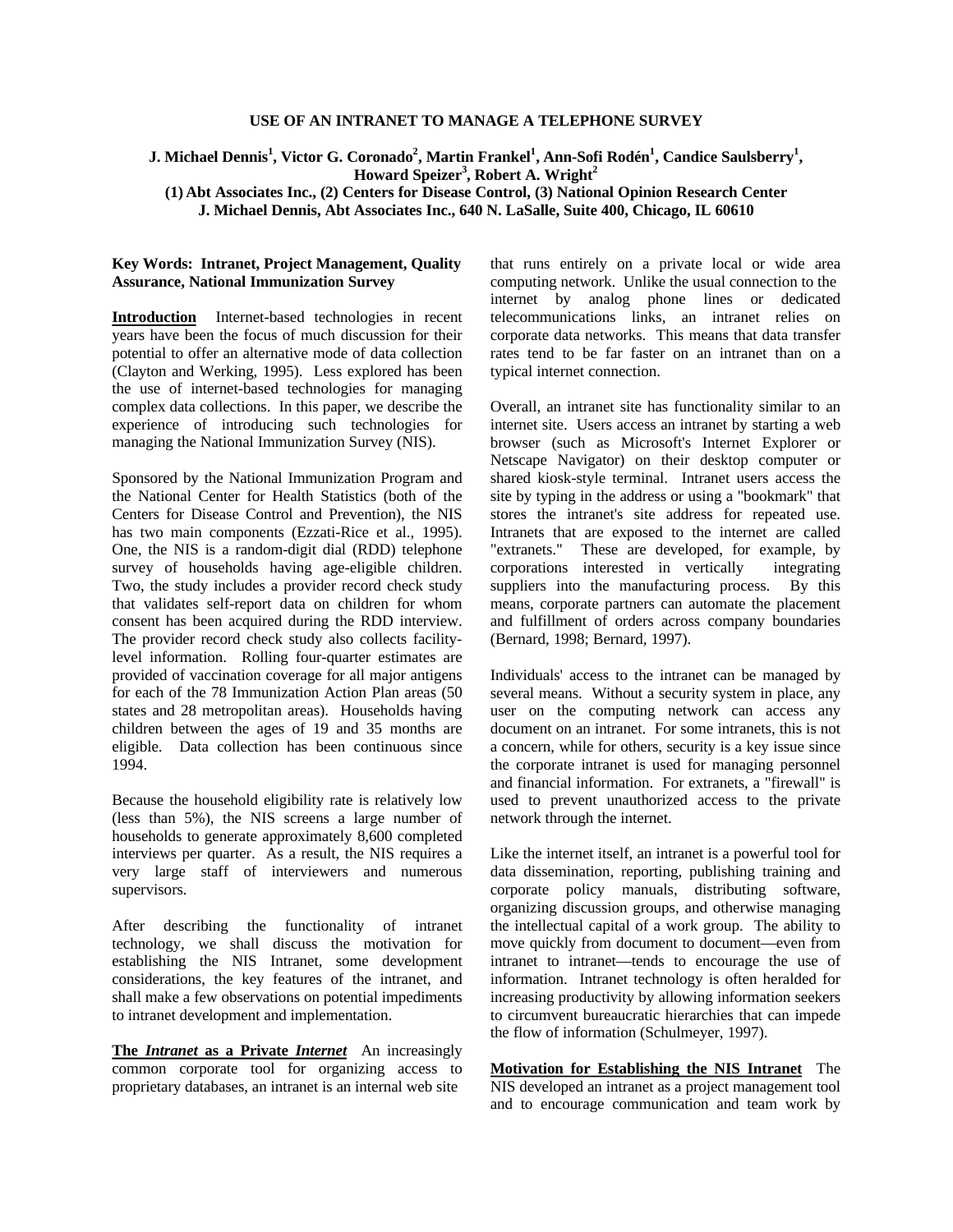providing an accessible platform for sharing any kind of information across geographically distributed work settings. Specifically, the goals were as follows:

- To facilitate communication among Abt and CDC management staff (which combined are distributed across six work sites);
- To make easily accessible the study's archive of production and quality assurance reports, deliverables, training materials, papers and publications, policies, and descriptions and user manuals of key systems, and, in the process, to overcome the limitations of the short "shelf life" of hard copy documents;
- To enhance the NIS Quality Assurance Program by empowering phone center supervisors and managers with rapid access to a wide range of dynamically created reports.

**The Process of Intranet Development** Prior to any programming, the NIS management team drafted a systems requirements document and budget. With limited prior experience in web programming, a senior project manager and research analyst who serves as the NIS webmaster designed the intranet and developed its content.

The systems requirement plan specified that maintenance of the intranet should require minimal effort. Automation routines were developed so that key production reports and databases could be posted daily to the NIS Intranet with little effort. In this manner, the key content of the NIS Intranet could be kept current at a low cost.

Early in the development process, the strategic decision was made to place the highest priority in using the intranet to make accessible the study's extensive set of daily and weekly production reports and to provide dynamic access to the study's quality assurance databases. These decisions were made on the basis of eliminating the need for hard copy distribution of many reports and to enhance the effectiveness of telephone supervisors and quality assurance staff by providing timely and ready access to information related to interviewers' performance.

Our choice of intranet development tools was based on product evaluations and cost-effectiveness considerations. We standardized on Microsoft's web survey products (NT Server 4.0, Internet Information Server, and Microsoft FrontPage). Adobe Acrobat was distributed to task leaders so that word processing and spreadsheet documents could be quickly converted to

Adobe's proprietary Portable Document Format for posting to the intranet.

As the development process moved forward, we emailed informational updates to the base of prospective intranet users. We requested feedback and suggestions for design improvement and new content. The e-mailed updates (which continue) also reminded staff how to access the intranet and educated staff on the intranet's features. We also conducted a seminar on the intranet and provided one-on-one training upon request.

**Key Features of the NIS Intranet** The NIS Intranet has become the project's "information center" by delivering information on demand, guaranteeing that the information is the most up-to-date and accurate information available, and making information sharing seamless across project staff. All project staff have access to the intranet through the wide-area network, while a "mirror" of the key contents of the intranet is available on a password-protected Wide World Web site for access by CDC staff and off-site Abt staff.

As shown in Figure 1, a single file server dedicated to the NIS Intranet contains all intranet files. Certain task leaders on the project have full editing rights for posting content to the intranet, while all Abt staff having access to the corporate wide area network have desktop access to the intranet. The NIS Intranet contains a hyperlink to the corporate intranet for interproject knowledge management.



From the outset, we determined that it is crucial for all telephone supervisors to have desktop access to the intranet, reflecting the philosophy of decentralized empowerment embodied in the intranet's mission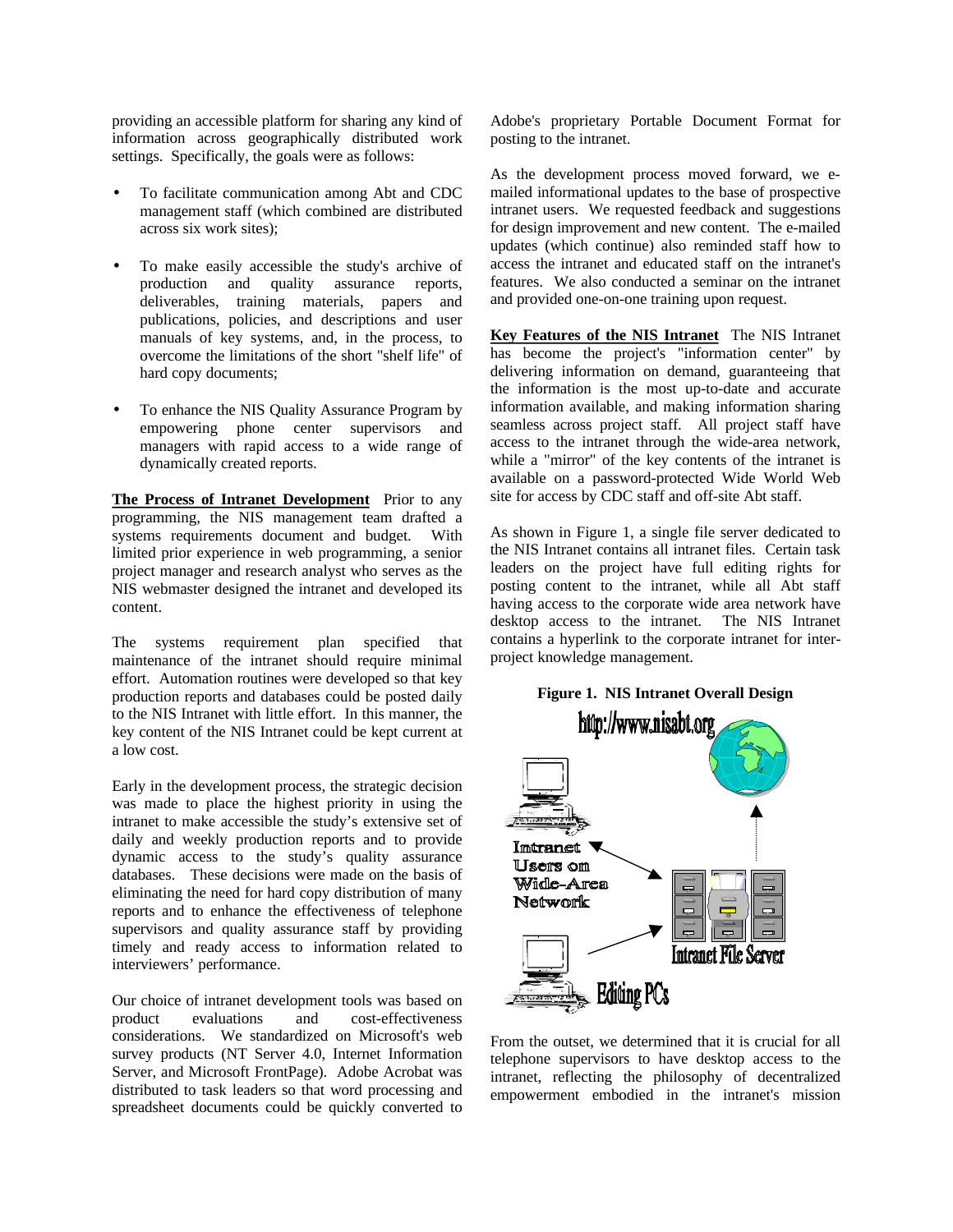statement. We believed that it was very important that these supervisors should use on a daily basis the quality assurance reports available on the NIS Intranet. These dynamically created reports represent a wide assortment of tools for the management of a large number of interviewers. Since each supervisor has desktop access to the NIS Intranet, the study's quality assurance reports are used to inform feedback, monitoring, and performance review meetings with interviewers.

The home page of the NIS Intranet is shown in Figure 2. A three-pane frame design is used so that the left navigation toolbar and identifying banner are always displayed. From the home page, staff can quickly navigate to the major areas of the intranet or can go directly to specific reports of interest.



**Enabling Access to Project Databases** The NIS Intranet uses Microsoft Active Server Pages for enabling access to project databases (for more on Active Server Pages, see Cluts, 1997; Microsoft, 1996). In many ways, the Active Server Pages are the heart of the NIS Intranet by "bringing the databases to life" (for a business justification on kind of technology, see Mogavero, 1996). The technology enables "push button" capability for generating real-time quality assurance reports. That is, at the click of a button, intranet users run queries against the project's various databases to generate reports. Since the databases are continuously updated, the reporting process is highly dynamic. Telephone supervisors and quality assurance coordinators, in particular, have found it useful to rely on reports generated by Active Server Pages because they are trusted to be current and comprehensive.

Active Server Pages are used for reporting interviewers' obtained eligibility, refusal, overall completion, and other rates specific to the needs of the NIS. The pages give intranet users the option to view a compiled report for a specific interviewer, or tabulations of results

sorted by interviewers' last names or by numerical ranking. A menu allows users to select from a variety of such reports.

The NIS Intranet and the use of Active Server Pages resolved the issue of how to make available in a userfriendly format the data in the project's interviewer monitoring database. This database contains supervisors' coding of monitored interviewers. As each monitoring session is coded on nineteen quality assurance criteria, the monitoring database represents a considerable store of information on the quality of work performed by each interviewer. The NIS Intranet and Active Server Pages formed a solution for displaying the summary results of the monitoring database in a user-friendly fashion and eliminated the distribution of hard-copy reports which had a shelf life of a week or less. The result has been increased reliance on monitoring data for identifying the weaknesses and strengths of interviewers and the enhancement of the quality of feedback given to interviewers.

Because of the relatively large number of interviewers on the NIS, a search engine was developed so that intranet users can quickly identify interviewers for whom a monitoring report is to be requested, as shown in Figure 3.

| D Interviewer Monitoring Reports - Microsoft Internet Explorer          |                                                                                                                                                                                                                   | 開閉院 |
|-------------------------------------------------------------------------|-------------------------------------------------------------------------------------------------------------------------------------------------------------------------------------------------------------------|-----|
| Ele Edi View (a) Tavorino Hills-                                        |                                                                                                                                                                                                                   |     |
| ÷<br>$\mathbf{C}$<br><b>Daub</b>                                        | <b>A 2 4 2 4 2 2</b>                                                                                                                                                                                              |     |
| Address Pitz / West No angle a reader                                   |                                                                                                                                                                                                                   |     |
| Like R Not if fly Video City College District College R News 12 News1   |                                                                                                                                                                                                                   |     |
| persont far 19 reitoria. Floase Enter ar Choose as Interviewer          | NIS Reports: Summary TI Monitoring Tables<br><b>Interviewer Summary Monitoring Report</b><br>This utility creates a report which lists, for each selected interviewer. the average maxitaring score and the error |     |
| To view "Interviewic Reports"                                           | To find an intervarient's ID, you can                                                                                                                                                                             |     |
| Select matrixle listenessed by ID Number. Search by First or Last Nume. |                                                                                                                                                                                                                   |     |
|                                                                         | solent sourch type and exter in name.                                                                                                                                                                             |     |
| School:                                                                 | <b>E. Last Name: C. Fant Name</b>                                                                                                                                                                                 |     |
| <b>LENGTH LATERAL</b>                                                   | <b>SAMO</b>                                                                                                                                                                                                       |     |
|                                                                         |                                                                                                                                                                                                                   |     |
|                                                                         |                                                                                                                                                                                                                   |     |
| obrience for names on the lot.                                          | Fore non select mailing restars by broking down <cthl> (stude natural as <bhuvd cad.<="" institution="" range)="" td=""><td></td></bhuvd></cthl>                                                                  |     |
|                                                                         |                                                                                                                                                                                                                   |     |

**Figure 3. Look-Up Table for Monitoring Reports** 

After identifying the interviewer in the pick list or searching by name, the user of the NIS Intranet then submits a query for server-side processing of the monitoring data, resulting in the presentation of a preformatted quality assurance report. The first part of the output, shown below in Figure 4, presents summary statistics on the overall scores awarded to the specified interviewer during the preceding 120 days and other time intervals. The rest of the report presents the calculated error rates for each of the nineteen evaluation criteria used to grade the quality of work observed during each NIS monitoring session.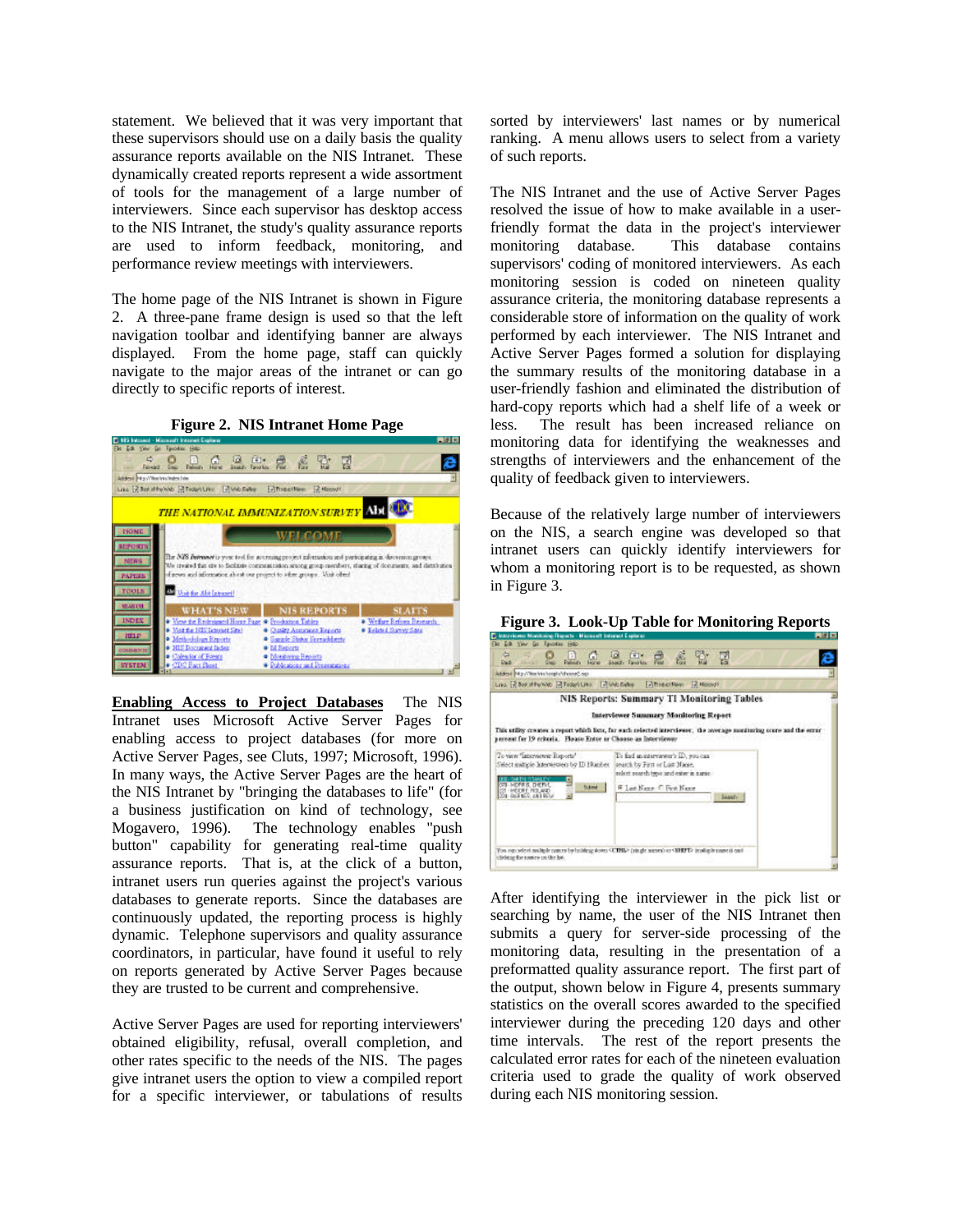**Figure 4. Summary Output for Monitoring Report** 

| Figure Pages - Microsoft Internet Explorer                                                                                                    |          |                        |              |    |                      | 開閉局 |
|-----------------------------------------------------------------------------------------------------------------------------------------------|----------|------------------------|--------------|----|----------------------|-----|
| Lik you is from the                                                                                                                           |          |                        |              |    |                      |     |
| ÷<br><b>Gradt</b>                                                                                                                             | Ф        | $\mathbb{C}$<br>G (4)* |              |    | 앞 뎧                  |     |
| Address Pitz / Yhm Into Sengto Winters and                                                                                                    |          |                        |              |    |                      |     |
| Like R Not introlled R Teden Like   Three Early   Three children   Z Hoover                                                                   |          |                        |              |    |                      |     |
| NIS Imerviewer Menharing Report                                                                                                               |          |                        |              |    |                      |     |
| Interviewer Name: STANLEY SMITH.<br>Interviewer ID: 000<br>[17] [20] [22] [44] [30] [30] [44] [81] [82] [84] [32] [14] [32] [111] [114] [110] |          |                        |              |    |                      |     |
| Summary of Monitoring in the Last 120 Days                                                                                                    |          | <b>SCORE ANETHERS</b>  |              |    |                      |     |
|                                                                                                                                               |          |                        | Dars         |    | Ascrage No. Sessions |     |
|                                                                                                                                               | Number   | 56                     | Last 120     | B  | 14                   |     |
| 7 - Uniconoptable                                                                                                                             | a        | 0%                     | $T_0$ e 90   | ×  | 10                   |     |
|                                                                                                                                               | 1        | 7.14%                  | $l$ ash $30$ | -3 | 3                    |     |
| 2 - Nondo Improvementi                                                                                                                        |          |                        |              |    |                      |     |
| - Arrivage                                                                                                                                    | $-12$    | 85.71%                 | lat )        | f) | <b>O</b>             |     |
| spann A stock - R                                                                                                                             | з        | T.1486                 |              |    |                      |     |
| 3 - Emellest                                                                                                                                  | $\alpha$ | 0%                     |              |    |                      |     |

The development of Active Server Pages has been done in an environment of collaboration with the intranet's end users. As a result, we continue to identify additional Active Server Pages and develop userfriendly menus for generating quality assurance and production reports. While in the beginning we required the help of a programmer to develop Active Server Pages, we used the tools at Microsoft's SiteBuilder and other web sites to train our research analyst to develop them independently.

**Critical Ingredients: Intranet Development** Listed below are some of the critical areas for intranet development that are identifiable from the NIS experience.

*Senior Corporate Management Commitment and Understanding:* It is crucial that senior corporate management not only display commitment to intranet development but also understand how it can change the work process by encouraging communication and by expediting the development cycle of products. The intranet can suffer if senior management are overly wary of the potential for abuse by the open dissemination of reports and impose restrictions on access that discourage the use of the intranet. For the NIS, the drafting of the systems requirement document—and the discussion it engendered among management—helped to consolidate corporate support for the initiative.

*Security Issues:* The NIS Intranet addressed the security threat of the internet by choosing *not* to make the NIS intranet available via the internet. Instead, a mirror of key contents of the NIS Intranet is available on a World Wide Web site protected by username/password authentication. Another approach would have been, as noted, to create a firewall that would have enabled users not having access to the computing network (LAN/WAN) to gain access to the intranet through a standard internet connection.

There are also security issues in regards to limiting access to the intranet among those persons with access to the LAN or WAN. Microsoft NT Server's Internet Information Server and other programs such as HTACCESS provide username/password authentication to prevent unauthorized access to specific files or directories (Microsoft, 1996). These programs, directories (Microsoft, 1996). however, require more maintenance by a computing specialist than may be readily available. We place sensitive interviewer-level data in private directories inaccessible to all but the webmaster and those with an immediate need to know.

*Integration with Everyday Work Flow:* Probably the most difficult aspect is integrating the intranet into existing work flows. Developing the "intranet habit" runs counter to the work habits of many senior managers and production supervisors alike who reflexively turn to e-mail and hard copy for information storage and retrieval. Designing an intranet site that is easy to use, intranet training, and educating staff on the functions of the intranet can help to overcome this problem.

*Providing High Quality Content Available Only on the Intranet:* Our strategy for inculcating the "intranet habit" is based on attracting users to high quality content that is available only on the intranet. Examples include the Active Server Pages for interviewer-level reports, the project's data collection diary, and data collection policies and procedures.

*Availability of Computing Support:* Abt found it relatively easy to establish the infrastructure for the NIS Intranet because most desktop computers already were configured to connect to our intranet server (through TCP/IP) and because web browsing software was preinstalled on most computers. However, there were situations where desktop computers were not configured appropriately that required support from network computing specialists across the four work sites. Early coordination with the networking group was important to assure later support when needed.

**Conclusions** The National Immunization Survey was designed and implemented to encourage communication and teamwork. Corporate support for the intranet and previous investments in the Abt computing environment facilitated the development of the NIS intranet. The intranet has proven to be a useful tool, in particular, for disseminating quality assurance reports to telephone supervisors and others who work directly with interviewing staff. The intranet enabled